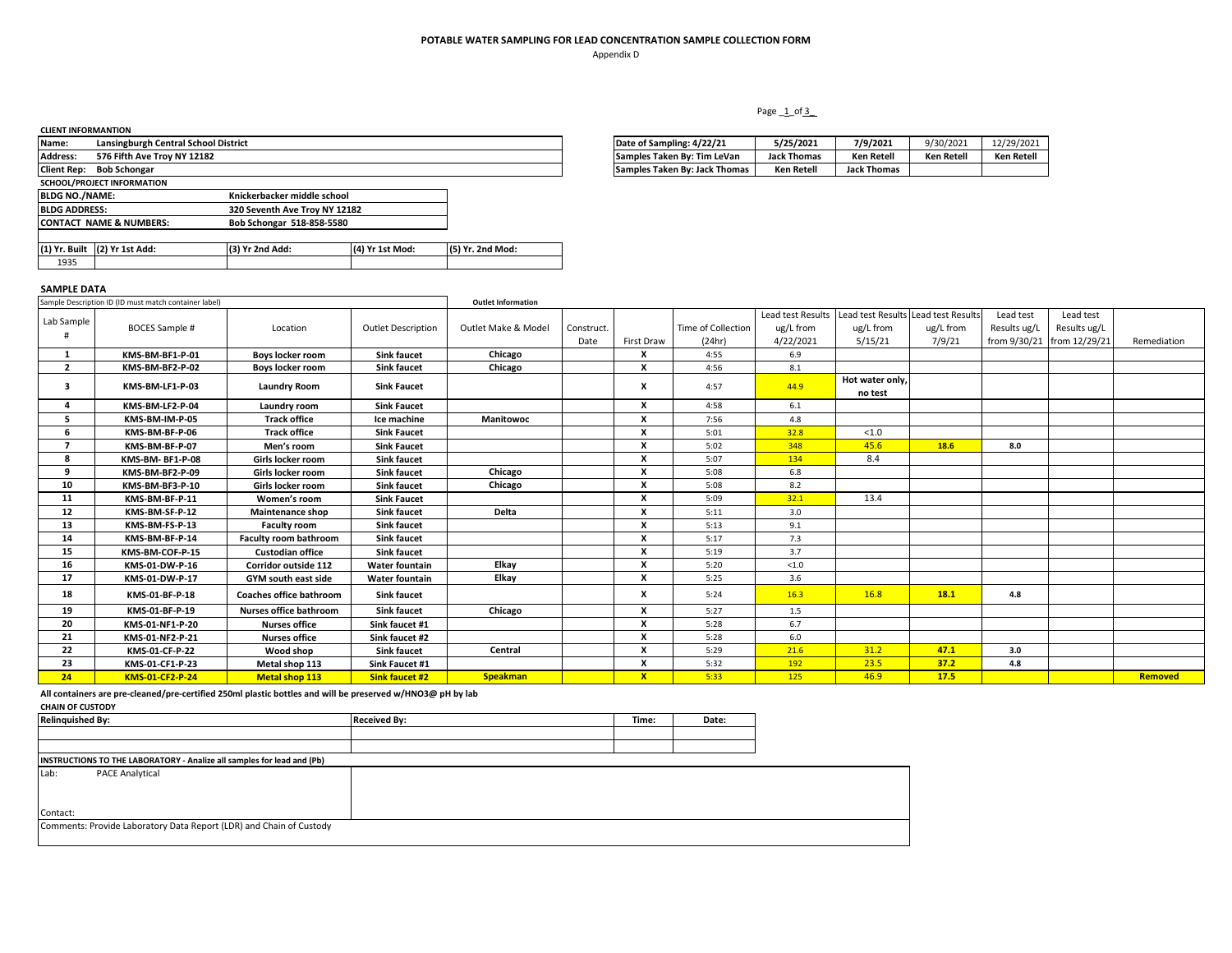### **CLIENT INFORMANTION**

| <b>Name:</b>          | Lansingburgh Central School District |                               |                 |                  | Date of Sampling: 4/22/21     | 5/15/2021          | 7/9/2021           | 9/30/2021         | 12/29/202         |
|-----------------------|--------------------------------------|-------------------------------|-----------------|------------------|-------------------------------|--------------------|--------------------|-------------------|-------------------|
| <b>Address:</b>       | 576 Fifth Ave Troy Ny 12182          |                               |                 |                  | Samples Taken By: Tim LeVan   | <b>Jack Thomas</b> | <b>Ken Retell</b>  | <b>Ken Retell</b> | <b>Ken Retell</b> |
| <b>Client Rep:</b>    | <b>Bob Schongar</b>                  |                               |                 |                  | Samples Taken By: Jack Thomas | Ken Retell         | <b>Jack Thomas</b> |                   |                   |
|                       | SCHOOL/PROJECT INFORMATION           |                               |                 |                  |                               |                    |                    |                   |                   |
| <b>BLDG NO./NAME:</b> |                                      | Knickerbacker Middle School   |                 |                  |                               |                    |                    |                   |                   |
| <b>BLDG ADDRESS:</b>  |                                      | 320 Seventh Ave Trov NY 12182 |                 |                  |                               |                    |                    |                   |                   |
|                       | <b>CONTACT NAME &amp; NUMBERS:</b>   | Bob Schongar 518-858-5580     |                 |                  |                               |                    |                    |                   |                   |
|                       |                                      |                               |                 |                  |                               |                    |                    |                   |                   |
| (1) Yr. Built         | (2) Yr 1st Add:                      | (3) Yr 2nd Add:               | (4) Yr 1st Mod: | (5) Yr. 2nd Mod: |                               |                    |                    |                   |                   |
| 1935                  |                                      |                               |                 |                  |                               |                    |                    |                   |                   |

# **SAMPLE DATA**

|              | Sample Description ID (ID must match container label) |                                                      |                           | <b>Outlet Information</b> |                    |                           |                              |                                             |                                                             |                       |                                   |                                    |                              |
|--------------|-------------------------------------------------------|------------------------------------------------------|---------------------------|---------------------------|--------------------|---------------------------|------------------------------|---------------------------------------------|-------------------------------------------------------------|-----------------------|-----------------------------------|------------------------------------|------------------------------|
| Lab Sample # | <b>BOCES Sample #</b>                                 | Location                                             | <b>Outlet Description</b> | Outlet Make &<br>Model    | Construct.<br>Date | First<br>Draw             | Time of Collection<br>(24hr) | Lead test Results<br>ug/L from<br>4/22/2021 | Lead test Results Lead test Results<br>ug/L from<br>5/15/21 | ug/L from<br>7/9/2021 | Results ug/L<br>from<br>9/30/2021 | Results ug/L<br>from<br>12/29/2021 | Remediation                  |
| 25           | KMS-01-HC-P-25                                        | <b>Court yard</b>                                    | <b>Hose connection</b>    |                           |                    | $\mathbf{x}$              | 5:36                         | 33.1                                        | 15.4                                                        | 16.9                  | 16.3                              | 16.2                               | <b>Turned off for repair</b> |
| 26           | KMS-01-CF-P-26                                        | Rm 115                                               | <b>Sink faucet</b>        |                           | 2016               | x                         | 5:37                         | $<1.0$                                      |                                                             |                       |                                   |                                    |                              |
| 27           | KMS-01-DW-P-27                                        | 1st floor Corridor outside<br>boys room              | Water fountain            | Elkay                     |                    | x                         | 5:40                         | 3.3                                         |                                                             |                       |                                   |                                    |                              |
| 28           | KMS-01-DW-P-28                                        | Corridor outside 112                                 | <b>Bottle filler</b>      | Elkay                     |                    | $\boldsymbol{\mathsf{x}}$ | 5:39                         | $<1.0$                                      |                                                             |                       |                                   |                                    |                              |
| 29           | KMS-01-DW-P-29                                        | Northwest Stairwell off<br>gym                       | Water fountain            | <b>Halsey Taylor</b>      |                    | x                         | 5:24                         | 4.3                                         |                                                             |                       |                                   |                                    |                              |
| 30           | KMS-01-BF1-P-30                                       | <b>Boys room</b>                                     | Sink faucet #1            | Chicago                   |                    | $\mathbf{x}$              | 5:41                         | 6.6                                         |                                                             |                       |                                   |                                    |                              |
| 31           | KMS-01-BF2-P-31                                       | <b>Boys room</b>                                     | Sink faucet #2            | Chicago                   |                    | $\boldsymbol{\mathsf{x}}$ | 5:41                         | 9.4                                         |                                                             |                       |                                   |                                    |                              |
| 32           | KMS-01-BF3-P-32                                       | <b>Boys room</b>                                     | Sink faucet #3            | Chicago                   |                    | $\pmb{\times}$            | 5:42                         | $6.8\,$                                     |                                                             |                       |                                   |                                    |                              |
| 33           | KMS-01-BF-P-33                                        | <b>Principals bathroom</b>                           | <b>Sink faucet</b>        |                           |                    | $\mathbf{x}$              | 5:44                         | 24.5                                        | 18.9                                                        | 20.3                  | 53.0                              | 1.6                                |                              |
| 34           | KMS-01-DW-P-34                                        | 1 <sup>st</sup> floor corridor outside<br>girls room | Water fountain            | Elkay                     |                    | х                         | 5:45                         | 3.1                                         |                                                             |                       |                                   |                                    |                              |
| 35           | KMS-01-BF1-P-35                                       | $\overline{\mathbf{1}}^{\text{ST}}$ Floor girls room | Sink faucet #1            | Chicago                   |                    | $\boldsymbol{\mathsf{x}}$ | 5:46                         | 6.6                                         |                                                             |                       |                                   |                                    |                              |
| 36           | KMS-01-BF2-P-36                                       | 1 <sup>ST</sup> Floor girls room                     | Sink faucet #2            | Chicago                   |                    | $\boldsymbol{\mathsf{x}}$ | 5:46                         | 10.6                                        |                                                             |                       |                                   |                                    |                              |
| 37           | KMS-01-CF-P-37                                        | <b>Rm 126</b>                                        | <b>Sink faucet</b>        |                           | 2016               | X                         | 5:47                         | 30.9                                        | 8.3                                                         |                       |                                   |                                    |                              |
| 38           | KMS-01-CF-P-38                                        | Rm 134, storage Rm                                   | <b>Sink faucet</b>        |                           |                    | $\overline{\mathbf{x}}$   | 5:49                         | 12.3                                        |                                                             |                       |                                   |                                    |                              |
| 39A          | KMS-02-CF-P-39A                                       | Rm 210                                               | <b>Back sink</b>          |                           |                    | $\boldsymbol{\mathsf{x}}$ | 7:53                         | 2.7                                         |                                                             |                       |                                   |                                    |                              |
| 39           | KMS-02-CF-P-39                                        | Rm 210                                               | <b>Sink faucet</b>        |                           |                    | $\pmb{\times}$            | 5:56                         | 3.2                                         |                                                             |                       |                                   |                                    |                              |
| 40           | KMS-02-CF1-P-40                                       | Rm 211                                               | Sink faucet #1            | <b>Delta</b>              |                    | $\boldsymbol{\mathsf{x}}$ | 5:56                         | 1.5                                         |                                                             |                       |                                   |                                    |                              |
| 41           | KMS-02-CF2-P-41                                       | Rm 211                                               | Sink faucet #2            | Kohler                    |                    | X                         | 5:56                         | 1.9                                         |                                                             |                       |                                   |                                    |                              |
| 42           | KMS-02-DW-P-42                                        | 2 <sup>nd</sup> floor Corridor outside<br>Rm 212     | Water fountain            | Elkay                     |                    | $\boldsymbol{\mathsf{x}}$ | 5:58                         | 8.2                                         |                                                             |                       |                                   |                                    |                              |
| 43           | KMS-02-DW-P-43                                        | $2^{\rm nd}$ floor corridor outside<br>boys room     | Water fountain            | Elkay                     |                    | $\boldsymbol{\mathsf{x}}$ | 5:59                         | < 1.0                                       |                                                             |                       |                                   |                                    |                              |
| 44           | KMS-02-DW-P-44                                        | 2 <sup>nd</sup> floor corridor outside<br>boys room  | <b>Bottle filler</b>      | Elkay                     |                    | $\boldsymbol{\mathsf{x}}$ | 6:00                         | $<1.0$                                      |                                                             |                       |                                   |                                    |                              |
| 45           | KMS-02-BF1-P-45                                       | $2^{ND}$ floor boys room                             | Sink faucet #1            | Chicago                   |                    | $\boldsymbol{\mathsf{x}}$ | 6:00                         | 15.4                                        | 11.3                                                        |                       |                                   |                                    |                              |
| 46           | KMS-02-BF2-P-46                                       | 2 <sup>ND</sup> floor boys room                      | Sink faucet #2            | Chicago                   |                    | $\boldsymbol{\mathsf{x}}$ | 6:01                         | 14.8                                        |                                                             |                       |                                   |                                    |                              |
| 47           | KMS-02-CF2-P-47                                       | <b>Rm 224C</b>                                       | <b>Sink faucet</b>        |                           | 2016               | x                         | 6:02                         | 2.0                                         |                                                             |                       |                                   |                                    |                              |
| 48           | KMS-02-DW-P-48                                        | $2^{\text{ND}}$ floor corridor outside<br>girls room | Water fountain            | Elkay                     |                    | x                         | 6:03                         | 6.7                                         |                                                             |                       |                                   |                                    |                              |
| 49           | KMS-02-BF1-P-49                                       | 2 <sup>nd</sup> floor girls room                     | Sink faucet #1            | Chicago                   |                    | x                         | 6:05                         | 9.4                                         |                                                             |                       |                                   |                                    |                              |
| 50           | KMS-02-BF2-P-50                                       | 2 <sup>nd</sup> floor girls room                     | Sink faucet #2            | Chicago                   |                    | x                         | 6:05                         | 12.7                                        |                                                             |                       |                                   |                                    |                              |
| 51           | KMS-02-BF3-P-51                                       | 2 <sup>nd</sup> floor girls room                     | Sink faucet #3            | Chicago                   |                    | x                         | 6:06                         | 13.6                                        |                                                             |                       |                                   |                                    |                              |

**All containers are pre-cleaned/pre-certified 250ml plastic bottles and will be preserved w/HNO3@ pH by lab**

| <b>CHAIN OF CUSTODY</b>                                            |                                                                     |                     |       |       |  |  |  |  |  |
|--------------------------------------------------------------------|---------------------------------------------------------------------|---------------------|-------|-------|--|--|--|--|--|
| <b>Relinquished By:</b>                                            |                                                                     | <b>Received By:</b> | Time: | Date: |  |  |  |  |  |
|                                                                    |                                                                     |                     |       |       |  |  |  |  |  |
|                                                                    |                                                                     |                     |       |       |  |  |  |  |  |
| INSTRUCTIONS TO THE LABORATORY - Analize all samples for lead (Pb) |                                                                     |                     |       |       |  |  |  |  |  |
| Lab:                                                               | <b>PACE Analytical</b>                                              |                     |       |       |  |  |  |  |  |
|                                                                    |                                                                     |                     |       |       |  |  |  |  |  |
|                                                                    |                                                                     |                     |       |       |  |  |  |  |  |
| Contact:                                                           |                                                                     |                     |       |       |  |  |  |  |  |
|                                                                    | Comments: Provide Laboratory Data Report (LDR) and Chain of Custody |                     |       |       |  |  |  |  |  |
|                                                                    |                                                                     |                     |       |       |  |  |  |  |  |

### Page \_2\_of \_3\_

| Name:          | Lansingburgh Central School District | Date of Sampling: 4/22/21     | 5/15/2021          | 7/9/2021           | 9/30/2021        | 12/29/2021 |
|----------------|--------------------------------------|-------------------------------|--------------------|--------------------|------------------|------------|
| <b>Address</b> | 576 Fifth Ave Trov Nv 12182          | Samples Taken By: Tim LeVan   | <b>Jack Thomas</b> | <b>Ken Retel</b>   | <b>Ken Retel</b> | Ken Retell |
| Client Rep     | <b>Bob Schongar</b>                  | Samples Taken By: Jack Thomas | Ken Retell         | <b>Jack Thomas</b> |                  |            |